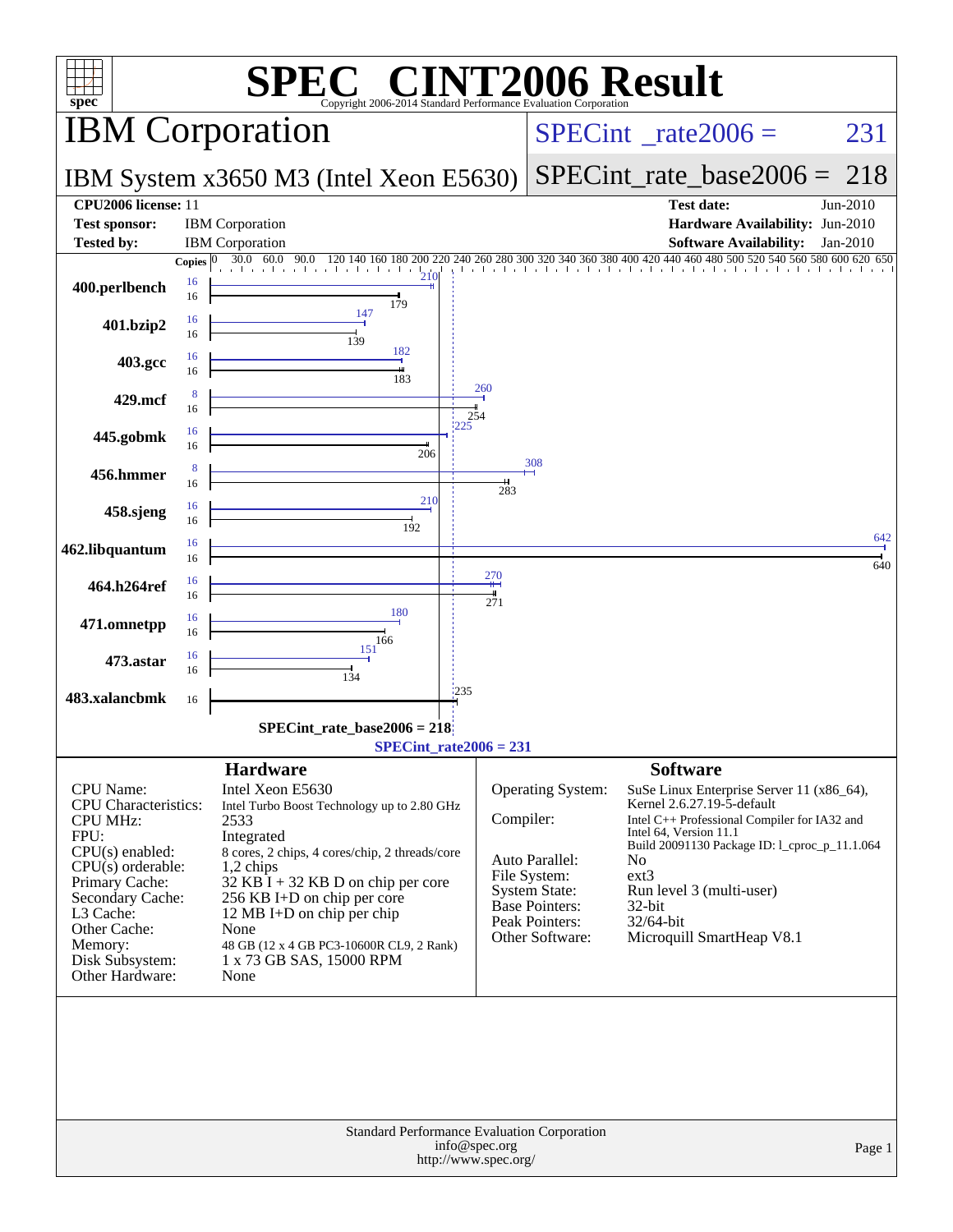

# IBM Corporation

### SPECint rate $2006 = 231$

### IBM System x3650 M3 (Intel Xeon E5630)

[SPECint\\_rate\\_base2006 =](http://www.spec.org/auto/cpu2006/Docs/result-fields.html#SPECintratebase2006) 218

#### **[CPU2006 license:](http://www.spec.org/auto/cpu2006/Docs/result-fields.html#CPU2006license)** 11 **[Test date:](http://www.spec.org/auto/cpu2006/Docs/result-fields.html#Testdate)** Jun-2010

**[Test sponsor:](http://www.spec.org/auto/cpu2006/Docs/result-fields.html#Testsponsor)** IBM Corporation **[Hardware Availability:](http://www.spec.org/auto/cpu2006/Docs/result-fields.html#HardwareAvailability)** Jun-2010 **[Tested by:](http://www.spec.org/auto/cpu2006/Docs/result-fields.html#Testedby)** IBM Corporation **[Software Availability:](http://www.spec.org/auto/cpu2006/Docs/result-fields.html#SoftwareAvailability)** Jan-2010

#### **[Results Table](http://www.spec.org/auto/cpu2006/Docs/result-fields.html#ResultsTable)**

|                    | <b>Base</b>   |                |            |                |       |                |                  | <b>Peak</b>   |                |              |                                                                                                          |              |                |              |
|--------------------|---------------|----------------|------------|----------------|-------|----------------|------------------|---------------|----------------|--------------|----------------------------------------------------------------------------------------------------------|--------------|----------------|--------------|
| <b>Benchmark</b>   | <b>Copies</b> | <b>Seconds</b> | Ratio      | <b>Seconds</b> | Ratio | <b>Seconds</b> | Ratio            | <b>Copies</b> | <b>Seconds</b> | <b>Ratio</b> | <b>Seconds</b>                                                                                           | <b>Ratio</b> | <b>Seconds</b> | <b>Ratio</b> |
| 400.perlbench      | 16            | 871            | <b>179</b> | 874            | 179   | 868            | 180              | 16            | 735            | 213          | 744                                                                                                      | 210          | 745            | 210          |
| 401.bzip2          | 16            | 1112           | 139        | 1112           | 139   | 1114           | <b>139</b>       | 16            | 1050           | 147          | 1051                                                                                                     | 147          | 1050           | <u>147</u>   |
| $403.\mathrm{gcc}$ | 16            | 714            | <b>180</b> | 705            | 183   | 701            | 184              | 16            | 707            | 182          | 705                                                                                                      | 183          | 707            | <u>182</u>   |
| $429$ .mcf         | 16            | 575            | 254        | 578            | 252   | 575            | 254              |               | 281            | 260          | 280                                                                                                      | 260          | 280            | 260          |
| $445$ .gobmk       | 16            | 814            | 206        | 816            | 206   | 810            | 207              | 16            | 745            | 225          | 745                                                                                                      | 225          | 748            | 224          |
| 456.hmmer          | 16            | 533            | 280        | 527            | 283   | 525            | 284              |               | 242            | 308          | 250                                                                                                      | 299          | 242            | 308          |
| $458$ .sjeng       | 16            | 1009           | 192        | 1010           | 192   | 1009           | 192              | 16            | 922            | 210          | 922                                                                                                      | 210          | 921            | 210          |
| 462.libquantum     | 16            | 518            | 640        | 519            | 639   | 518            | 640              | 16            | 517            | 642          | 516                                                                                                      | 642          | 516            | 642          |
| 464.h264ref        | 16            | 1307           | 271        | 1316           | 269   | 1303           | 272              | 16            | 1280           | 277          | 1325                                                                                                     | 267          | 1313           | 270          |
| $471$ .omnetpp     | 16            | 603            | 166        | 603            | 166   | 603            | 166 <sup>I</sup> | 16            | 555            | 180          | 556                                                                                                      | 180          | 555            | <b>180</b>   |
| 473.astar          | 16            | 837            | 134        | 835            | 135I  | 836            | 134              | 16            | 745            | 151          | 744                                                                                                      | 151          | 745            | <u>151</u>   |
| 483.xalancbmk      | 16            | 470            | 235        | 470            | 235   | 470            | 235              | 16            | 470            | 235          | 470                                                                                                      | 235          | 470            | <u>235</u>   |
|                    |               |                |            |                |       |                |                  |               |                |              | Results appear in the order in which they were run. Bold underlined text indicates a median measurement. |              |                |              |

#### **[Submit Notes](http://www.spec.org/auto/cpu2006/Docs/result-fields.html#SubmitNotes)**

The config file option 'submit' was used. numactl was used to bind copies to the cores

#### **[Platform Notes](http://www.spec.org/auto/cpu2006/Docs/result-fields.html#PlatformNotes)**

 Turbo Mode Enable Turbo Boost set to Traditional CPU C State Enable Data Reuse Disable

### **[General Notes](http://www.spec.org/auto/cpu2006/Docs/result-fields.html#GeneralNotes)**

 Binaries were compiled on SLES 10 with Binutils 2.18.50.0.7.20080502 'ulimit -s unlimited' was used to set the stack size to unlimited prior to run

## **[Base Compiler Invocation](http://www.spec.org/auto/cpu2006/Docs/result-fields.html#BaseCompilerInvocation)**

[C benchmarks](http://www.spec.org/auto/cpu2006/Docs/result-fields.html#Cbenchmarks): [icc -m32](http://www.spec.org/cpu2006/results/res2010q3/cpu2006-20100621-11850.flags.html#user_CCbase_intel_icc_32bit_5ff4a39e364c98233615fdd38438c6f2)

[C++ benchmarks:](http://www.spec.org/auto/cpu2006/Docs/result-fields.html#CXXbenchmarks) [icpc -m32](http://www.spec.org/cpu2006/results/res2010q3/cpu2006-20100621-11850.flags.html#user_CXXbase_intel_icpc_32bit_4e5a5ef1a53fd332b3c49e69c3330699)

> Standard Performance Evaluation Corporation [info@spec.org](mailto:info@spec.org) <http://www.spec.org/>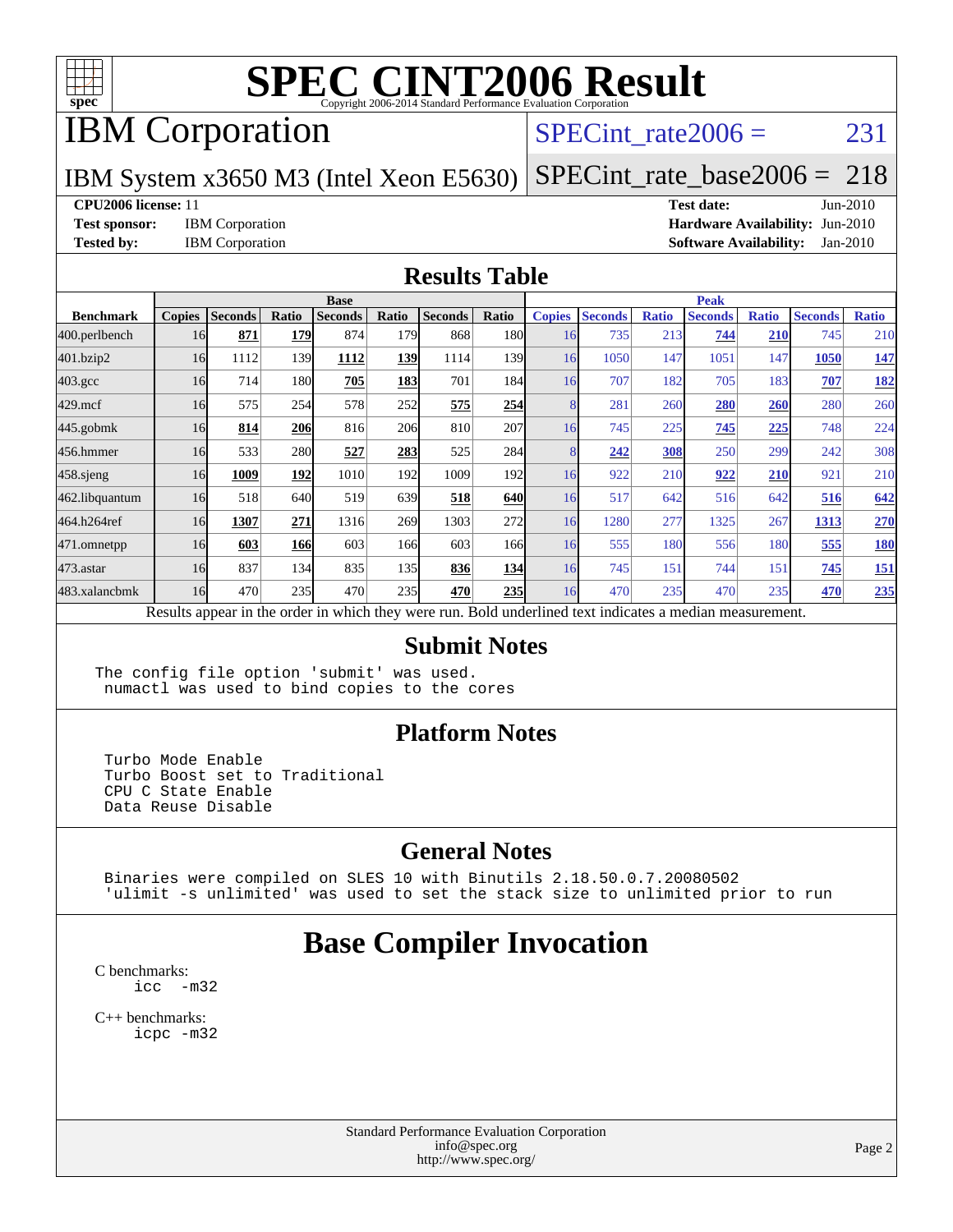

IBM Corporation

 $SPECTnt_rate2006 = 231$ 

IBM System x3650 M3 (Intel Xeon E5630) [SPECint\\_rate\\_base2006 =](http://www.spec.org/auto/cpu2006/Docs/result-fields.html#SPECintratebase2006) 218

**[Test sponsor:](http://www.spec.org/auto/cpu2006/Docs/result-fields.html#Testsponsor)** IBM Corporation **[Hardware Availability:](http://www.spec.org/auto/cpu2006/Docs/result-fields.html#HardwareAvailability)** Jun-2010

**[CPU2006 license:](http://www.spec.org/auto/cpu2006/Docs/result-fields.html#CPU2006license)** 11 **[Test date:](http://www.spec.org/auto/cpu2006/Docs/result-fields.html#Testdate)** Jun-2010 **[Tested by:](http://www.spec.org/auto/cpu2006/Docs/result-fields.html#Testedby)** IBM Corporation **[Software Availability:](http://www.spec.org/auto/cpu2006/Docs/result-fields.html#SoftwareAvailability)** Jan-2010

## **[Base Portability Flags](http://www.spec.org/auto/cpu2006/Docs/result-fields.html#BasePortabilityFlags)**

 400.perlbench: [-DSPEC\\_CPU\\_LINUX\\_IA32](http://www.spec.org/cpu2006/results/res2010q3/cpu2006-20100621-11850.flags.html#b400.perlbench_baseCPORTABILITY_DSPEC_CPU_LINUX_IA32) 462.libquantum: [-DSPEC\\_CPU\\_LINUX](http://www.spec.org/cpu2006/results/res2010q3/cpu2006-20100621-11850.flags.html#b462.libquantum_baseCPORTABILITY_DSPEC_CPU_LINUX) 483.xalancbmk: [-DSPEC\\_CPU\\_LINUX](http://www.spec.org/cpu2006/results/res2010q3/cpu2006-20100621-11850.flags.html#b483.xalancbmk_baseCXXPORTABILITY_DSPEC_CPU_LINUX)

**[Base Optimization Flags](http://www.spec.org/auto/cpu2006/Docs/result-fields.html#BaseOptimizationFlags)**

[C benchmarks](http://www.spec.org/auto/cpu2006/Docs/result-fields.html#Cbenchmarks):

[-xSSE4.2](http://www.spec.org/cpu2006/results/res2010q3/cpu2006-20100621-11850.flags.html#user_CCbase_f-xSSE42_f91528193cf0b216347adb8b939d4107) [-ipo](http://www.spec.org/cpu2006/results/res2010q3/cpu2006-20100621-11850.flags.html#user_CCbase_f-ipo) [-O3](http://www.spec.org/cpu2006/results/res2010q3/cpu2006-20100621-11850.flags.html#user_CCbase_f-O3) [-no-prec-div](http://www.spec.org/cpu2006/results/res2010q3/cpu2006-20100621-11850.flags.html#user_CCbase_f-no-prec-div) [-static](http://www.spec.org/cpu2006/results/res2010q3/cpu2006-20100621-11850.flags.html#user_CCbase_f-static) [-opt-prefetch](http://www.spec.org/cpu2006/results/res2010q3/cpu2006-20100621-11850.flags.html#user_CCbase_f-opt-prefetch)

[C++ benchmarks:](http://www.spec.org/auto/cpu2006/Docs/result-fields.html#CXXbenchmarks)

[-xSSE4.2](http://www.spec.org/cpu2006/results/res2010q3/cpu2006-20100621-11850.flags.html#user_CXXbase_f-xSSE42_f91528193cf0b216347adb8b939d4107) [-ipo](http://www.spec.org/cpu2006/results/res2010q3/cpu2006-20100621-11850.flags.html#user_CXXbase_f-ipo) [-O3](http://www.spec.org/cpu2006/results/res2010q3/cpu2006-20100621-11850.flags.html#user_CXXbase_f-O3) [-no-prec-div](http://www.spec.org/cpu2006/results/res2010q3/cpu2006-20100621-11850.flags.html#user_CXXbase_f-no-prec-div) [-opt-prefetch](http://www.spec.org/cpu2006/results/res2010q3/cpu2006-20100621-11850.flags.html#user_CXXbase_f-opt-prefetch) [-Wl,-z,muldefs](http://www.spec.org/cpu2006/results/res2010q3/cpu2006-20100621-11850.flags.html#user_CXXbase_link_force_multiple1_74079c344b956b9658436fd1b6dd3a8a) [-L/home/cmplr/usr3/alrahate/cpu2006.1.1.ic11.1/libic11.1-32bit -lsmartheap](http://www.spec.org/cpu2006/results/res2010q3/cpu2006-20100621-11850.flags.html#user_CXXbase_SmartHeap_d86dffe4a79b79ef8890d5cce17030c3)

## **[Base Other Flags](http://www.spec.org/auto/cpu2006/Docs/result-fields.html#BaseOtherFlags)**

[C benchmarks](http://www.spec.org/auto/cpu2006/Docs/result-fields.html#Cbenchmarks):

403.gcc: [-Dalloca=\\_alloca](http://www.spec.org/cpu2006/results/res2010q3/cpu2006-20100621-11850.flags.html#b403.gcc_baseEXTRA_CFLAGS_Dalloca_be3056838c12de2578596ca5467af7f3)

## **[Peak Compiler Invocation](http://www.spec.org/auto/cpu2006/Docs/result-fields.html#PeakCompilerInvocation)**

[C benchmarks \(except as noted below\)](http://www.spec.org/auto/cpu2006/Docs/result-fields.html#Cbenchmarksexceptasnotedbelow):

[icc -m32](http://www.spec.org/cpu2006/results/res2010q3/cpu2006-20100621-11850.flags.html#user_CCpeak_intel_icc_32bit_5ff4a39e364c98233615fdd38438c6f2)

401.bzip2: [icc -m64](http://www.spec.org/cpu2006/results/res2010q3/cpu2006-20100621-11850.flags.html#user_peakCCLD401_bzip2_intel_icc_64bit_bda6cc9af1fdbb0edc3795bac97ada53)

456.hmmer: [icc -m64](http://www.spec.org/cpu2006/results/res2010q3/cpu2006-20100621-11850.flags.html#user_peakCCLD456_hmmer_intel_icc_64bit_bda6cc9af1fdbb0edc3795bac97ada53)

458.sjeng: [icc -m64](http://www.spec.org/cpu2006/results/res2010q3/cpu2006-20100621-11850.flags.html#user_peakCCLD458_sjeng_intel_icc_64bit_bda6cc9af1fdbb0edc3795bac97ada53)

462.libquantum: [icc -m64](http://www.spec.org/cpu2006/results/res2010q3/cpu2006-20100621-11850.flags.html#user_peakCCLD462_libquantum_intel_icc_64bit_bda6cc9af1fdbb0edc3795bac97ada53)

[C++ benchmarks \(except as noted below\):](http://www.spec.org/auto/cpu2006/Docs/result-fields.html#CXXbenchmarksexceptasnotedbelow) [icpc -m32](http://www.spec.org/cpu2006/results/res2010q3/cpu2006-20100621-11850.flags.html#user_CXXpeak_intel_icpc_32bit_4e5a5ef1a53fd332b3c49e69c3330699)

473.astar: [icpc -m64](http://www.spec.org/cpu2006/results/res2010q3/cpu2006-20100621-11850.flags.html#user_peakCXXLD473_astar_intel_icpc_64bit_fc66a5337ce925472a5c54ad6a0de310)

## **[Peak Portability Flags](http://www.spec.org/auto/cpu2006/Docs/result-fields.html#PeakPortabilityFlags)**

 400.perlbench: [-DSPEC\\_CPU\\_LINUX\\_IA32](http://www.spec.org/cpu2006/results/res2010q3/cpu2006-20100621-11850.flags.html#b400.perlbench_peakCPORTABILITY_DSPEC_CPU_LINUX_IA32) 401.bzip2: [-DSPEC\\_CPU\\_LP64](http://www.spec.org/cpu2006/results/res2010q3/cpu2006-20100621-11850.flags.html#suite_peakCPORTABILITY401_bzip2_DSPEC_CPU_LP64)

Continued on next page

Standard Performance Evaluation Corporation [info@spec.org](mailto:info@spec.org) <http://www.spec.org/>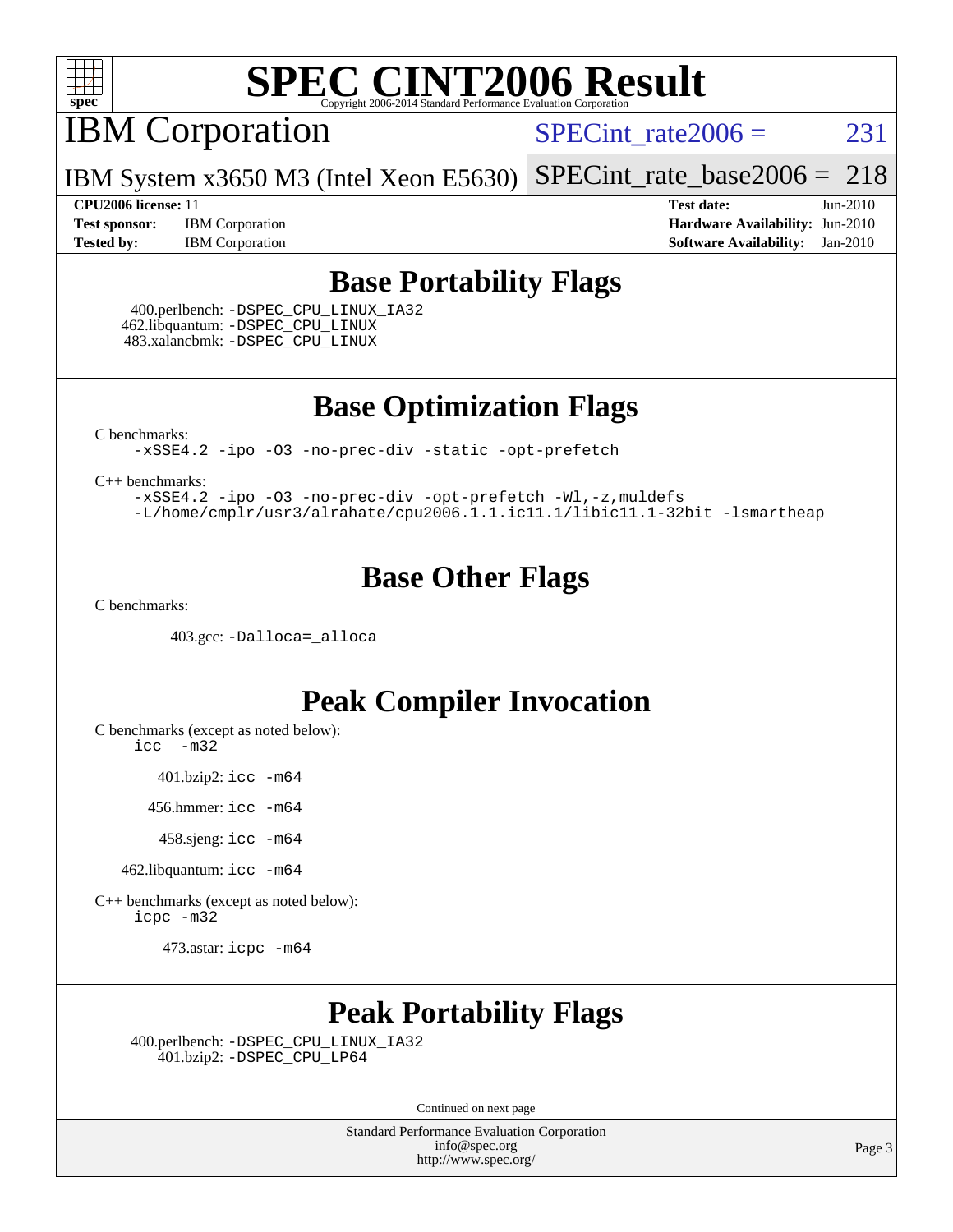

IBM Corporation

SPECint rate $2006 = 231$ 

IBM System x3650 M3 (Intel Xeon E5630) [SPECint\\_rate\\_base2006 =](http://www.spec.org/auto/cpu2006/Docs/result-fields.html#SPECintratebase2006) 218

**[Test sponsor:](http://www.spec.org/auto/cpu2006/Docs/result-fields.html#Testsponsor)** IBM Corporation **[Hardware Availability:](http://www.spec.org/auto/cpu2006/Docs/result-fields.html#HardwareAvailability)** Jun-2010 **[Tested by:](http://www.spec.org/auto/cpu2006/Docs/result-fields.html#Testedby)** IBM Corporation **[Software Availability:](http://www.spec.org/auto/cpu2006/Docs/result-fields.html#SoftwareAvailability)** Jan-2010

**[CPU2006 license:](http://www.spec.org/auto/cpu2006/Docs/result-fields.html#CPU2006license)** 11 **[Test date:](http://www.spec.org/auto/cpu2006/Docs/result-fields.html#Testdate)** Jun-2010

## **[Peak Portability Flags \(Continued\)](http://www.spec.org/auto/cpu2006/Docs/result-fields.html#PeakPortabilityFlags)**

 456.hmmer: [-DSPEC\\_CPU\\_LP64](http://www.spec.org/cpu2006/results/res2010q3/cpu2006-20100621-11850.flags.html#suite_peakCPORTABILITY456_hmmer_DSPEC_CPU_LP64) 458.sjeng: [-DSPEC\\_CPU\\_LP64](http://www.spec.org/cpu2006/results/res2010q3/cpu2006-20100621-11850.flags.html#suite_peakCPORTABILITY458_sjeng_DSPEC_CPU_LP64) 462.libquantum: [-DSPEC\\_CPU\\_LP64](http://www.spec.org/cpu2006/results/res2010q3/cpu2006-20100621-11850.flags.html#suite_peakCPORTABILITY462_libquantum_DSPEC_CPU_LP64) [-DSPEC\\_CPU\\_LINUX](http://www.spec.org/cpu2006/results/res2010q3/cpu2006-20100621-11850.flags.html#b462.libquantum_peakCPORTABILITY_DSPEC_CPU_LINUX) 473.astar: [-DSPEC\\_CPU\\_LP64](http://www.spec.org/cpu2006/results/res2010q3/cpu2006-20100621-11850.flags.html#suite_peakCXXPORTABILITY473_astar_DSPEC_CPU_LP64) 483.xalancbmk: [-DSPEC\\_CPU\\_LINUX](http://www.spec.org/cpu2006/results/res2010q3/cpu2006-20100621-11850.flags.html#b483.xalancbmk_peakCXXPORTABILITY_DSPEC_CPU_LINUX)

## **[Peak Optimization Flags](http://www.spec.org/auto/cpu2006/Docs/result-fields.html#PeakOptimizationFlags)**

[C benchmarks](http://www.spec.org/auto/cpu2006/Docs/result-fields.html#Cbenchmarks):

Standard Performance Evaluation Corporation [info@spec.org](mailto:info@spec.org) <http://www.spec.org/> Page 4 400.perlbench: [-xSSE4.2](http://www.spec.org/cpu2006/results/res2010q3/cpu2006-20100621-11850.flags.html#user_peakPASS2_CFLAGSPASS2_LDCFLAGS400_perlbench_f-xSSE42_f91528193cf0b216347adb8b939d4107)(pass 2) [-prof-gen](http://www.spec.org/cpu2006/results/res2010q3/cpu2006-20100621-11850.flags.html#user_peakPASS1_CFLAGSPASS1_LDCFLAGS400_perlbench_prof_gen_e43856698f6ca7b7e442dfd80e94a8fc)(pass 1) [-ipo](http://www.spec.org/cpu2006/results/res2010q3/cpu2006-20100621-11850.flags.html#user_peakPASS2_CFLAGSPASS2_LDCFLAGS400_perlbench_f-ipo)(pass 2) [-O3](http://www.spec.org/cpu2006/results/res2010q3/cpu2006-20100621-11850.flags.html#user_peakPASS2_CFLAGSPASS2_LDCFLAGS400_perlbench_f-O3)(pass 2) [-no-prec-div](http://www.spec.org/cpu2006/results/res2010q3/cpu2006-20100621-11850.flags.html#user_peakPASS2_CFLAGSPASS2_LDCFLAGS400_perlbench_f-no-prec-div)(pass 2) [-static](http://www.spec.org/cpu2006/results/res2010q3/cpu2006-20100621-11850.flags.html#user_peakPASS2_CFLAGSPASS2_LDCFLAGS400_perlbench_f-static)(pass 2) [-prof-use](http://www.spec.org/cpu2006/results/res2010q3/cpu2006-20100621-11850.flags.html#user_peakPASS2_CFLAGSPASS2_LDCFLAGS400_perlbench_prof_use_bccf7792157ff70d64e32fe3e1250b55)(pass 2) [-ansi-alias](http://www.spec.org/cpu2006/results/res2010q3/cpu2006-20100621-11850.flags.html#user_peakCOPTIMIZE400_perlbench_f-ansi-alias) 401.bzip2: [-xSSE4.2](http://www.spec.org/cpu2006/results/res2010q3/cpu2006-20100621-11850.flags.html#user_peakPASS2_CFLAGSPASS2_LDCFLAGS401_bzip2_f-xSSE42_f91528193cf0b216347adb8b939d4107)(pass 2) [-prof-gen](http://www.spec.org/cpu2006/results/res2010q3/cpu2006-20100621-11850.flags.html#user_peakPASS1_CFLAGSPASS1_LDCFLAGS401_bzip2_prof_gen_e43856698f6ca7b7e442dfd80e94a8fc)(pass 1) [-ipo](http://www.spec.org/cpu2006/results/res2010q3/cpu2006-20100621-11850.flags.html#user_peakPASS2_CFLAGSPASS2_LDCFLAGS401_bzip2_f-ipo)(pass 2) [-O3](http://www.spec.org/cpu2006/results/res2010q3/cpu2006-20100621-11850.flags.html#user_peakPASS2_CFLAGSPASS2_LDCFLAGS401_bzip2_f-O3)(pass 2) [-no-prec-div](http://www.spec.org/cpu2006/results/res2010q3/cpu2006-20100621-11850.flags.html#user_peakPASS2_CFLAGSPASS2_LDCFLAGS401_bzip2_f-no-prec-div)(pass 2) [-static](http://www.spec.org/cpu2006/results/res2010q3/cpu2006-20100621-11850.flags.html#user_peakPASS2_CFLAGSPASS2_LDCFLAGS401_bzip2_f-static)(pass 2) [-prof-use](http://www.spec.org/cpu2006/results/res2010q3/cpu2006-20100621-11850.flags.html#user_peakPASS2_CFLAGSPASS2_LDCFLAGS401_bzip2_prof_use_bccf7792157ff70d64e32fe3e1250b55)(pass 2) [-opt-prefetch](http://www.spec.org/cpu2006/results/res2010q3/cpu2006-20100621-11850.flags.html#user_peakCOPTIMIZE401_bzip2_f-opt-prefetch) [-ansi-alias](http://www.spec.org/cpu2006/results/res2010q3/cpu2006-20100621-11850.flags.html#user_peakCOPTIMIZE401_bzip2_f-ansi-alias) [-auto-ilp32](http://www.spec.org/cpu2006/results/res2010q3/cpu2006-20100621-11850.flags.html#user_peakCOPTIMIZE401_bzip2_f-auto-ilp32) 403.gcc: [-xSSE4.2](http://www.spec.org/cpu2006/results/res2010q3/cpu2006-20100621-11850.flags.html#user_peakCOPTIMIZE403_gcc_f-xSSE42_f91528193cf0b216347adb8b939d4107) [-ipo](http://www.spec.org/cpu2006/results/res2010q3/cpu2006-20100621-11850.flags.html#user_peakCOPTIMIZE403_gcc_f-ipo) [-O3](http://www.spec.org/cpu2006/results/res2010q3/cpu2006-20100621-11850.flags.html#user_peakCOPTIMIZE403_gcc_f-O3) [-no-prec-div](http://www.spec.org/cpu2006/results/res2010q3/cpu2006-20100621-11850.flags.html#user_peakCOPTIMIZE403_gcc_f-no-prec-div) [-static](http://www.spec.org/cpu2006/results/res2010q3/cpu2006-20100621-11850.flags.html#user_peakCOPTIMIZE403_gcc_f-static) 429.mcf: [-xSSE4.2](http://www.spec.org/cpu2006/results/res2010q3/cpu2006-20100621-11850.flags.html#user_peakCOPTIMIZE429_mcf_f-xSSE42_f91528193cf0b216347adb8b939d4107) [-ipo](http://www.spec.org/cpu2006/results/res2010q3/cpu2006-20100621-11850.flags.html#user_peakCOPTIMIZE429_mcf_f-ipo) [-O3](http://www.spec.org/cpu2006/results/res2010q3/cpu2006-20100621-11850.flags.html#user_peakCOPTIMIZE429_mcf_f-O3) [-no-prec-div](http://www.spec.org/cpu2006/results/res2010q3/cpu2006-20100621-11850.flags.html#user_peakCOPTIMIZE429_mcf_f-no-prec-div) [-static](http://www.spec.org/cpu2006/results/res2010q3/cpu2006-20100621-11850.flags.html#user_peakCOPTIMIZE429_mcf_f-static) [-opt-prefetch](http://www.spec.org/cpu2006/results/res2010q3/cpu2006-20100621-11850.flags.html#user_peakCOPTIMIZE429_mcf_f-opt-prefetch) 445.gobmk: [-xSSE4.2](http://www.spec.org/cpu2006/results/res2010q3/cpu2006-20100621-11850.flags.html#user_peakPASS2_CFLAGSPASS2_LDCFLAGS445_gobmk_f-xSSE42_f91528193cf0b216347adb8b939d4107)(pass 2) [-prof-gen](http://www.spec.org/cpu2006/results/res2010q3/cpu2006-20100621-11850.flags.html#user_peakPASS1_CFLAGSPASS1_LDCFLAGS445_gobmk_prof_gen_e43856698f6ca7b7e442dfd80e94a8fc)(pass 1) [-prof-use](http://www.spec.org/cpu2006/results/res2010q3/cpu2006-20100621-11850.flags.html#user_peakPASS2_CFLAGSPASS2_LDCFLAGS445_gobmk_prof_use_bccf7792157ff70d64e32fe3e1250b55)(pass 2) [-O2](http://www.spec.org/cpu2006/results/res2010q3/cpu2006-20100621-11850.flags.html#user_peakCOPTIMIZE445_gobmk_f-O2) [-ipo](http://www.spec.org/cpu2006/results/res2010q3/cpu2006-20100621-11850.flags.html#user_peakCOPTIMIZE445_gobmk_f-ipo) [-no-prec-div](http://www.spec.org/cpu2006/results/res2010q3/cpu2006-20100621-11850.flags.html#user_peakCOPTIMIZE445_gobmk_f-no-prec-div) [-ansi-alias](http://www.spec.org/cpu2006/results/res2010q3/cpu2006-20100621-11850.flags.html#user_peakCOPTIMIZE445_gobmk_f-ansi-alias) 456.hmmer: [-xSSE4.2](http://www.spec.org/cpu2006/results/res2010q3/cpu2006-20100621-11850.flags.html#user_peakCOPTIMIZE456_hmmer_f-xSSE42_f91528193cf0b216347adb8b939d4107) [-ipo](http://www.spec.org/cpu2006/results/res2010q3/cpu2006-20100621-11850.flags.html#user_peakCOPTIMIZE456_hmmer_f-ipo) [-O3](http://www.spec.org/cpu2006/results/res2010q3/cpu2006-20100621-11850.flags.html#user_peakCOPTIMIZE456_hmmer_f-O3) [-no-prec-div](http://www.spec.org/cpu2006/results/res2010q3/cpu2006-20100621-11850.flags.html#user_peakCOPTIMIZE456_hmmer_f-no-prec-div) [-static](http://www.spec.org/cpu2006/results/res2010q3/cpu2006-20100621-11850.flags.html#user_peakCOPTIMIZE456_hmmer_f-static) [-unroll2](http://www.spec.org/cpu2006/results/res2010q3/cpu2006-20100621-11850.flags.html#user_peakCOPTIMIZE456_hmmer_f-unroll_784dae83bebfb236979b41d2422d7ec2) [-ansi-alias](http://www.spec.org/cpu2006/results/res2010q3/cpu2006-20100621-11850.flags.html#user_peakCOPTIMIZE456_hmmer_f-ansi-alias) [-auto-ilp32](http://www.spec.org/cpu2006/results/res2010q3/cpu2006-20100621-11850.flags.html#user_peakCOPTIMIZE456_hmmer_f-auto-ilp32) 458.sjeng: [-xSSE4.2](http://www.spec.org/cpu2006/results/res2010q3/cpu2006-20100621-11850.flags.html#user_peakPASS2_CFLAGSPASS2_LDCFLAGS458_sjeng_f-xSSE42_f91528193cf0b216347adb8b939d4107)(pass 2) [-prof-gen](http://www.spec.org/cpu2006/results/res2010q3/cpu2006-20100621-11850.flags.html#user_peakPASS1_CFLAGSPASS1_LDCFLAGS458_sjeng_prof_gen_e43856698f6ca7b7e442dfd80e94a8fc)(pass 1) [-ipo](http://www.spec.org/cpu2006/results/res2010q3/cpu2006-20100621-11850.flags.html#user_peakPASS2_CFLAGSPASS2_LDCFLAGS458_sjeng_f-ipo)(pass 2) [-O3](http://www.spec.org/cpu2006/results/res2010q3/cpu2006-20100621-11850.flags.html#user_peakPASS2_CFLAGSPASS2_LDCFLAGS458_sjeng_f-O3)(pass 2) [-no-prec-div](http://www.spec.org/cpu2006/results/res2010q3/cpu2006-20100621-11850.flags.html#user_peakPASS2_CFLAGSPASS2_LDCFLAGS458_sjeng_f-no-prec-div)(pass 2) [-static](http://www.spec.org/cpu2006/results/res2010q3/cpu2006-20100621-11850.flags.html#user_peakPASS2_CFLAGSPASS2_LDCFLAGS458_sjeng_f-static)(pass 2) [-prof-use](http://www.spec.org/cpu2006/results/res2010q3/cpu2006-20100621-11850.flags.html#user_peakPASS2_CFLAGSPASS2_LDCFLAGS458_sjeng_prof_use_bccf7792157ff70d64e32fe3e1250b55)(pass 2) [-unroll4](http://www.spec.org/cpu2006/results/res2010q3/cpu2006-20100621-11850.flags.html#user_peakCOPTIMIZE458_sjeng_f-unroll_4e5e4ed65b7fd20bdcd365bec371b81f) [-auto-ilp32](http://www.spec.org/cpu2006/results/res2010q3/cpu2006-20100621-11850.flags.html#user_peakCOPTIMIZE458_sjeng_f-auto-ilp32) 462.libquantum: [-xSSE4.2](http://www.spec.org/cpu2006/results/res2010q3/cpu2006-20100621-11850.flags.html#user_peakCOPTIMIZE462_libquantum_f-xSSE42_f91528193cf0b216347adb8b939d4107) [-ipo](http://www.spec.org/cpu2006/results/res2010q3/cpu2006-20100621-11850.flags.html#user_peakCOPTIMIZE462_libquantum_f-ipo) [-O3](http://www.spec.org/cpu2006/results/res2010q3/cpu2006-20100621-11850.flags.html#user_peakCOPTIMIZE462_libquantum_f-O3) [-no-prec-div](http://www.spec.org/cpu2006/results/res2010q3/cpu2006-20100621-11850.flags.html#user_peakCOPTIMIZE462_libquantum_f-no-prec-div) [-static](http://www.spec.org/cpu2006/results/res2010q3/cpu2006-20100621-11850.flags.html#user_peakCOPTIMIZE462_libquantum_f-static) [-auto-ilp32](http://www.spec.org/cpu2006/results/res2010q3/cpu2006-20100621-11850.flags.html#user_peakCOPTIMIZE462_libquantum_f-auto-ilp32) [-opt-prefetch](http://www.spec.org/cpu2006/results/res2010q3/cpu2006-20100621-11850.flags.html#user_peakCOPTIMIZE462_libquantum_f-opt-prefetch) 464.h264ref: [-xSSE4.2](http://www.spec.org/cpu2006/results/res2010q3/cpu2006-20100621-11850.flags.html#user_peakPASS2_CFLAGSPASS2_LDCFLAGS464_h264ref_f-xSSE42_f91528193cf0b216347adb8b939d4107)(pass 2) [-prof-gen](http://www.spec.org/cpu2006/results/res2010q3/cpu2006-20100621-11850.flags.html#user_peakPASS1_CFLAGSPASS1_LDCFLAGS464_h264ref_prof_gen_e43856698f6ca7b7e442dfd80e94a8fc)(pass 1) [-ipo](http://www.spec.org/cpu2006/results/res2010q3/cpu2006-20100621-11850.flags.html#user_peakPASS2_CFLAGSPASS2_LDCFLAGS464_h264ref_f-ipo)(pass 2) [-O3](http://www.spec.org/cpu2006/results/res2010q3/cpu2006-20100621-11850.flags.html#user_peakPASS2_CFLAGSPASS2_LDCFLAGS464_h264ref_f-O3)(pass 2) [-no-prec-div](http://www.spec.org/cpu2006/results/res2010q3/cpu2006-20100621-11850.flags.html#user_peakPASS2_CFLAGSPASS2_LDCFLAGS464_h264ref_f-no-prec-div)(pass 2) [-static](http://www.spec.org/cpu2006/results/res2010q3/cpu2006-20100621-11850.flags.html#user_peakPASS2_CFLAGSPASS2_LDCFLAGS464_h264ref_f-static)(pass 2) [-prof-use](http://www.spec.org/cpu2006/results/res2010q3/cpu2006-20100621-11850.flags.html#user_peakPASS2_CFLAGSPASS2_LDCFLAGS464_h264ref_prof_use_bccf7792157ff70d64e32fe3e1250b55)(pass 2) [-unroll2](http://www.spec.org/cpu2006/results/res2010q3/cpu2006-20100621-11850.flags.html#user_peakCOPTIMIZE464_h264ref_f-unroll_784dae83bebfb236979b41d2422d7ec2) [-ansi-alias](http://www.spec.org/cpu2006/results/res2010q3/cpu2006-20100621-11850.flags.html#user_peakCOPTIMIZE464_h264ref_f-ansi-alias) [C++ benchmarks:](http://www.spec.org/auto/cpu2006/Docs/result-fields.html#CXXbenchmarks) 471.omnetpp: [-xSSE4.2](http://www.spec.org/cpu2006/results/res2010q3/cpu2006-20100621-11850.flags.html#user_peakPASS2_CXXFLAGSPASS2_LDCXXFLAGS471_omnetpp_f-xSSE42_f91528193cf0b216347adb8b939d4107)(pass 2) [-prof-gen](http://www.spec.org/cpu2006/results/res2010q3/cpu2006-20100621-11850.flags.html#user_peakPASS1_CXXFLAGSPASS1_LDCXXFLAGS471_omnetpp_prof_gen_e43856698f6ca7b7e442dfd80e94a8fc)(pass 1) [-ipo](http://www.spec.org/cpu2006/results/res2010q3/cpu2006-20100621-11850.flags.html#user_peakPASS2_CXXFLAGSPASS2_LDCXXFLAGS471_omnetpp_f-ipo)(pass 2) [-O3](http://www.spec.org/cpu2006/results/res2010q3/cpu2006-20100621-11850.flags.html#user_peakPASS2_CXXFLAGSPASS2_LDCXXFLAGS471_omnetpp_f-O3)(pass 2) [-no-prec-div](http://www.spec.org/cpu2006/results/res2010q3/cpu2006-20100621-11850.flags.html#user_peakPASS2_CXXFLAGSPASS2_LDCXXFLAGS471_omnetpp_f-no-prec-div)(pass 2) [-prof-use](http://www.spec.org/cpu2006/results/res2010q3/cpu2006-20100621-11850.flags.html#user_peakPASS2_CXXFLAGSPASS2_LDCXXFLAGS471_omnetpp_prof_use_bccf7792157ff70d64e32fe3e1250b55)(pass 2) [-ansi-alias](http://www.spec.org/cpu2006/results/res2010q3/cpu2006-20100621-11850.flags.html#user_peakCXXOPTIMIZE471_omnetpp_f-ansi-alias) [-opt-ra-region-strategy=block](http://www.spec.org/cpu2006/results/res2010q3/cpu2006-20100621-11850.flags.html#user_peakCXXOPTIMIZE471_omnetpp_f-opt-ra-region-strategy-block_a0a37c372d03933b2a18d4af463c1f69) [-Wl,-z,muldefs](http://www.spec.org/cpu2006/results/res2010q3/cpu2006-20100621-11850.flags.html#user_peakEXTRA_LDFLAGS471_omnetpp_link_force_multiple1_74079c344b956b9658436fd1b6dd3a8a) [-L/home/cmplr/usr3/alrahate/cpu2006.1.1.ic11.1/libic11.1-32bit -lsmartheap](http://www.spec.org/cpu2006/results/res2010q3/cpu2006-20100621-11850.flags.html#user_peakEXTRA_LIBS471_omnetpp_SmartHeap_d86dffe4a79b79ef8890d5cce17030c3)  $473.\text{astar: } -xSSE4$ .  $2(\text{pass 2})$   $-\text{prof-gen}(\text{pass 1})$   $-i\text{po}(\text{pass 2})$ [-O3](http://www.spec.org/cpu2006/results/res2010q3/cpu2006-20100621-11850.flags.html#user_peakPASS2_CXXFLAGSPASS2_LDCXXFLAGS473_astar_f-O3)(pass 2) [-no-prec-div](http://www.spec.org/cpu2006/results/res2010q3/cpu2006-20100621-11850.flags.html#user_peakPASS2_CXXFLAGSPASS2_LDCXXFLAGS473_astar_f-no-prec-div)(pass 2) [-prof-use](http://www.spec.org/cpu2006/results/res2010q3/cpu2006-20100621-11850.flags.html#user_peakPASS2_CXXFLAGSPASS2_LDCXXFLAGS473_astar_prof_use_bccf7792157ff70d64e32fe3e1250b55)(pass 2) [-ansi-alias](http://www.spec.org/cpu2006/results/res2010q3/cpu2006-20100621-11850.flags.html#user_peakCXXOPTIMIZE473_astar_f-ansi-alias) [-opt-ra-region-strategy=routine](http://www.spec.org/cpu2006/results/res2010q3/cpu2006-20100621-11850.flags.html#user_peakCXXOPTIMIZE473_astar_f-opt-ra-region-strategy-routine_ba086ea3b1d46a52e1238e2ca173ed44) [-Wl,-z,muldefs](http://www.spec.org/cpu2006/results/res2010q3/cpu2006-20100621-11850.flags.html#user_peakEXTRA_LDFLAGS473_astar_link_force_multiple1_74079c344b956b9658436fd1b6dd3a8a) Continued on next page